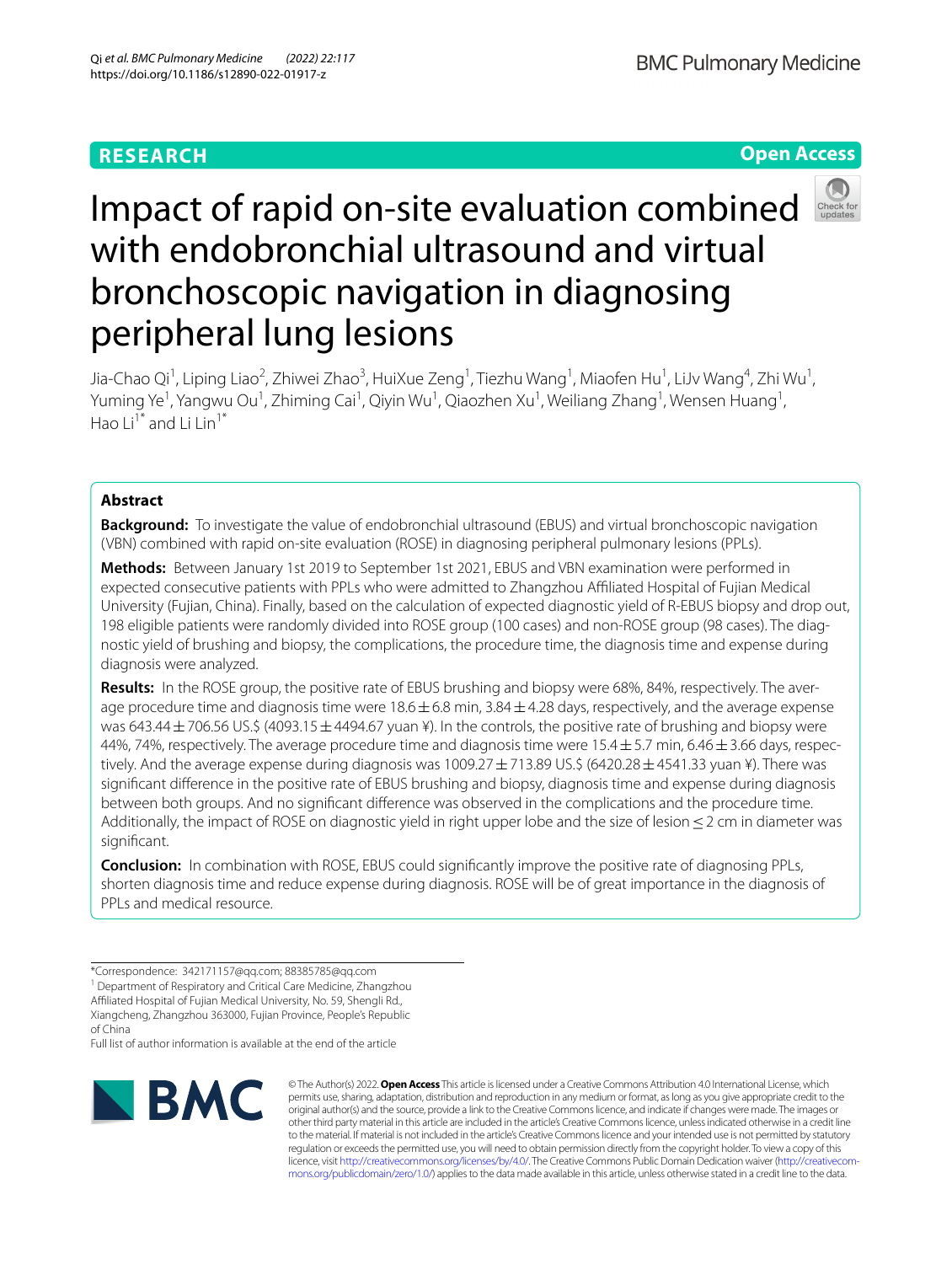**Keywords:** Rapid on-site evaluation, Ultrasound bronchoscopy, Diagnostic yield, Lung biopsy, Peripheral pulmonary lesions

#### **Background**

Peripheral pulmonary lesions (PPLs) refer to lesions that are located in the subsegmental bronchi and cannot be visualized directly by bronchoscopy [\[1](#page-6-0)]. With the widespread application of computer tomography (CT), PPLs have been increasingly detected [\[2](#page-6-1)]. It is becoming increasingly apparent that transbronchial biopsy (TBB) has become an important method for obtaining specimen from PPLs, however, the diagnostic yield widely ranges from 36 to 76%  $[2-5]$  $[2-5]$  $[2-5]$ . The diagnosis of PPLs is still diffcult because of its anatomic location far from segmental bronchus, which is unable to reach the lesion by routine bronchoscopy [[3\]](#page-6-3). Particularly, pathological diagnosis was clinically important for those patients with benign PPLs including tuberculosis and pulmonary fungal diseases that can be distinguished from malignant lesions, which could avoid unnecessary operations and reduce medical expenses. Indeed, lung cancer as the most common PPLs is the leading cause of cancer-related death worldwide [\[4\]](#page-6-4). In recent years, radial endobronchial ultrasound (R-EBUS) emerged as a powerful tool during TBB and brushing in PPLs, and it led to the improvement of the diagnostic yield [[5\]](#page-6-2).

On the other hand, rapid on-site evaluation (ROSE) introduced by Park could help to quickly evaluate the satisfed specimen, form a preliminary diagnosis and guide the TBB operation in real time [[6\]](#page-6-5). An emerging body of evidence indicates that the use of ROSE during endobronchial ultrasound-guided transbronchial needle aspiration (EBUS-TBNA) is a minimally invasive and highly accurate modality for the diagnosis of lymph node metastasis in lung cancer [\[7](#page-6-6), [8](#page-6-7)]. Based on ROSE, EBUS-TBNA signifcantly reduced the number of needle passes and complication rates  $[9]$  $[9]$ , which can contribute to cost savings in the medical system [\[10\]](#page-6-9). Actually, a high concordance rate was reported between ROSE and histologic diagnosis [\[11](#page-6-10)].

However, little was known about whether the utility of ROSE can afect the diagnostic yield of EBUS TBB in PPLs [\[12](#page-6-11)[–14\]](#page-6-12). Subject to the relatively small size of sample  $[12]$  $[12]$  and the cohort design  $[13, 14]$  $[13, 14]$  $[13, 14]$  $[13, 14]$ , so the inference should be interpreted with caution. Additionally, the current data regarding whether several factors such as location and size of lesion [\[15](#page-6-14), [16](#page-6-15)], inadequate specimen collection afecting the diagnostic yields of EBUS TBB in PPLs [[17\]](#page-6-16) remain confrmed.

The aim of this study was to evaluate the value of R-EBUS in combination with ROSE in diagnosing PPLs and explore factors that can infuence the diagnostic yields.

# **Methods**

#### **Participants**

This was a prospective randomized, controlled trial (RCT). Between January 1st 2019 to September 1st 2021, EBUS and virtual bronchoscopic navigation (VBN) examination were performed in expected consecutive patients with PPLs who were admitted to Zhangzhou Afliated Hospital of Fujian Medical University (Fujian, China). According to the endpoint designed before we started the study, based on the expected diagnostic yield of R-EBUS biopsy in ROSE group and non-ROSE group reported previously [\[13](#page-6-13), [18](#page-6-17)] and a potential dropout rate of 5%, we performed the PASS version 21.0 to calculate the suitable sample size. Finally, 198 eligible patients were randomly divided into ROSE group (100 cases) and non-ROSE group (98 cases) based on a web-based randomization system [\(https://www.jq22.com/webqd4314](https://www.jq22.com/webqd4314)).

. PPLs were defned as lesions surrounded by pulmonary parenchyma and endoscopically invisible (no evidence of endobronchial lesion, extrinsic compression, submucosal tumor, narrowing, infammation, or bleeding of the bronchus) [[19\]](#page-6-18). Inclusion criteria: chest CT revealed PPLs which was less than or equal to 3 cm in diameter. Exclusion criteria: severe emphysema, multiple or single bullae in lung parenchyma near to pulmonary lesions, cardiac or pulmonary function insufficiency, hemorrhagic diseases or coagulation disorders, and mental disorder, pregnant women, unable to stop anti-platelet aggregation drugs, patients with advanced peripheral lung cancer and other conditions that cannot cooperate with bronchoscopy.

The study was approved by the ethical committee of Zhangzhou Afliated Hospital of Fujian Medical University (ethics approval no. Zzsyy-2017-1116), and all patients provided informed written consent.

#### **Biopsy procedure by EBUS and VBN**

The location of the bronchus leading to the lesion was designed by VBN in advance (Ziostation2; Ziosoft Ltd, Tokyo, Japan; LungPoint; Bronchus Ltd, Mountain View, CA, USA; or DirectPath, Olympus Ltd, Tokyo, Japan). Bronchoscopy was performed applying a fberoptic bronchoscope (BF-260, Olympus, Japan) in combination with the R-EBUS (20 MHz mechanical-radial type, UM-S20-20R or UM-S20-17S; Olympus, Japan) and guide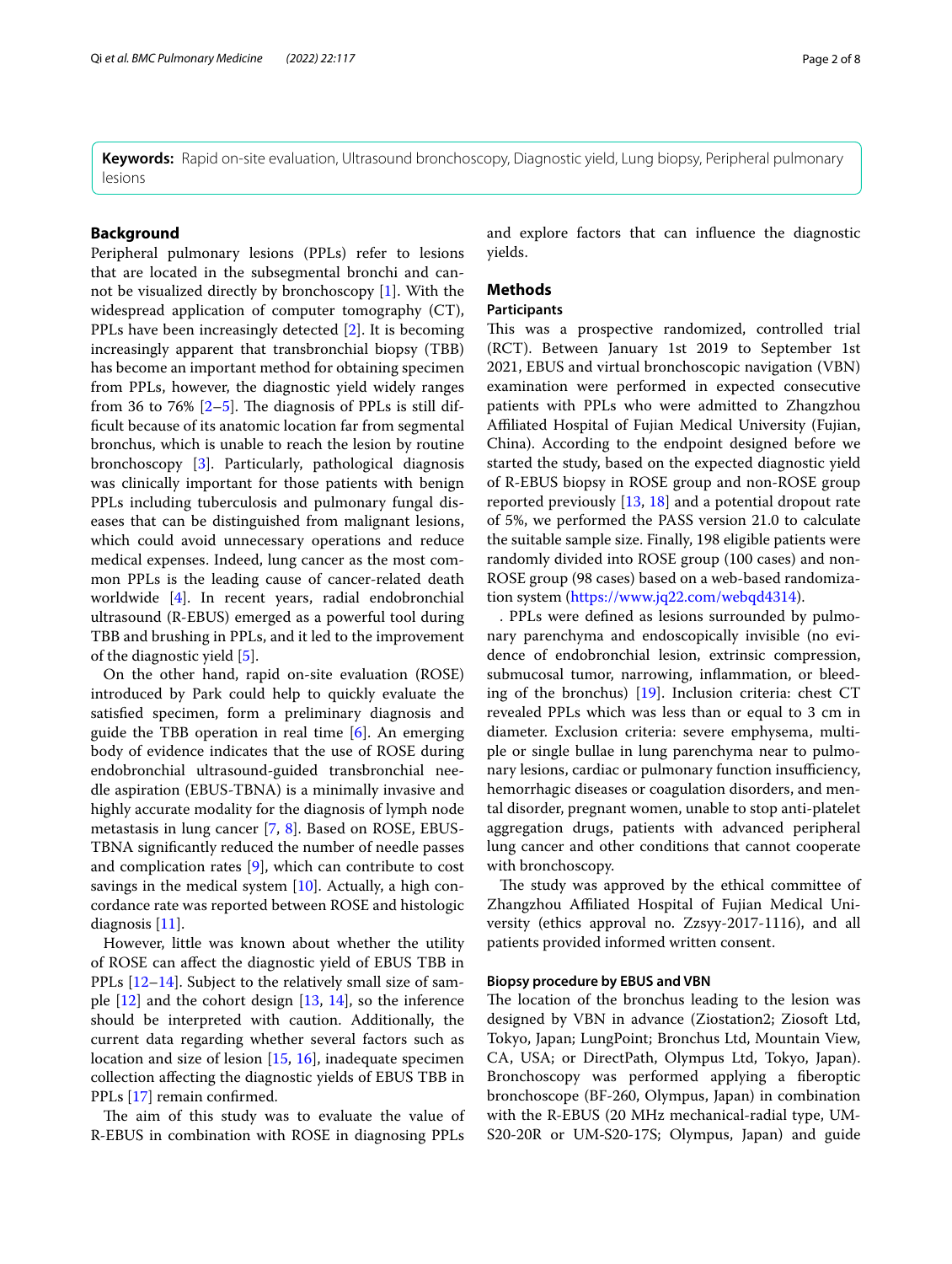sheath  $(GS)$  kit  $(K-201$  or  $K-203$ ; Olympus, Japan). The scope was inserted through the oral route, and each procedure was performed under local anesthesia with intravenous administration of midazolam for mild sedation. X-ray fuoroscopy (VersiFlex VISTA, Hitachi, Japan) was applied to guide the insertion of the R-EBUS probe with GS through the working channel of the bronchoscope until the target site was reached.

After determining the location of the R-EBUS probe and GS within a target lesion, brushing and TBB cytology were performed for specimen collection. When the R-EBUS probe was adjacent to or outside the target lesion, the bronchus closest to the PPLs was meticulously searched under fuoroscopy prior to collecting specimen. X-ray fuoroscopy guidance was applied during biopsy and brushing sampling, as well as during removal of the GS after sampling. The number of R-EBUS attempts per lesion is less than 5 times and the target value for the number of biopsies is less than 3 times  $[20]$  $[20]$ . The procedure time was measured based on the interval between insertion and removal of the bronchoscope through the vocal cords. The diagnosis time was measured based on the interval between the R-EBUS operation to fnal pathological diagnosis. And the expense during diagnosis indicated the costs between the R-EBUS operation to fnal pathological diagnosis.

#### **Rapid on‑site specimen evaluation**

The material obtained from bronchoscopic biopsy or brushing, was immediately expressed onto numbered glass slides. Diagnostic ROSE specimens were characterised as those clearly demonstrating the typical cytological features of malignancy and infammation. Non-diagnostic specimens were those where ROSE failed to convincingly demonstrate these features, including where specimens demonstrated only the appearance of benign epithelial cells or where specimens demonstrated a paucity of malignant cells (e.g.<10 groups of  $\geq$  5 cells). And bronchoscopy was terminated if ROSE demonstrated diagnostic material. Non-diagnostic rapid on-site examination resulted in further bronchoscopic sampling. What is universally noted is that maximal yield is achieved by a combination of techniques [[21,](#page-6-20) [22\]](#page-6-21). In agreement with previous study [\[14\]](#page-6-12), for those unsatisfed or non-diagnostic sample with brushing, especially for those deep lesions, further biopsy specimens were repeatedly rolled on the slide to obtain bronchial mucosal cells and performed with ROSE. It is necessary to performed ROSE with a biopsy sample, which is an important increment in diagnostic yield.

Diff stain was applied for specimen staining (Diff-Quik; Sysmex Ltd. Kobe, Japan). The stained slide was screened by the same experienced cytopathologist, who continuously reported the fndings in real time and announced when sufficient diagnostic material had been obtained for a provisional diagnosis. The bronchoscopist modifed or terminated the sampling process according to the information provided by the cytopathologist. Then tissue biopsy samples were placed in 10% formalin and were embedded in paraffin for routine histologic evaluation on hematoxylin and eosin staining.

Positive diagnostic criteria for ROSE: (1) The ROSE cytology showed cancer cells and nuclear heterogeneous cells; (2) The ROSE reported neutrophils, and lesions absorbed after anti-infective treatment; (3) The ROSE showed lymphocytes and other infammatory cells.

For those non-diagnostic patients, the fnal diagnosis was determined through additional medical examinations such as CT-guided percutaneous lung biopsy, surgical biopsy or anti-infection, anti-tuberculosis therapy and follow-up for at least 6 months.

#### **Evaluation of complication**

Complications are considered as follows: severe bleeding (bleeding volume>50 ml), pneumothorax, malignant arrhythmia, lidocaine poisoning, monitoring blood oxygen saturation<90%, blood pressure greater than 180/120 mmHg or less than 90/60 mmHg, consciousness disorder or other adverse events.

#### **Endpoint and statistical analysis**

The Primary outcome was the diagnostic yield of R-EBUS brushing and biopsy. Second outcome was bronchoscopy complications, the procedure time and diagnosis time. Before starting the study, we set the expected diagnostic yield of R-EBUS biopsy in ROSE group and a potential dropout rate based on previous reports. And we used the PASS version 21.0 to calculate the expected sample size. SPSS version 20.0 (SPSS, Inc., Armonk, NY, USA) was applied for statistical analyses. All variables were evaluated for normal distribution prior to analysis. Non-normally distributed continuous variables were expressed as the median (Md) and interquartile range (IQR), using Kruskal–Wallis H (K) for multiple-group comparison. Normally distributed data were expressed as mean  $\pm$  SD, using a Student's *t* test or one-way ANOVA for comparison. Each nodule attempt was characterized as successful or unsuccessful, based on the defnitions provided above for the primary and secondary outcomes. Categorical variables including study outcomes were presented as number (percentage). A comparison of study outcomes between ROSE group and non-ROSE group was done using the chi-square test or Fisher's exact test. Diferences were considered to indicate signifcance if a *p* value  $was < 0.05$ .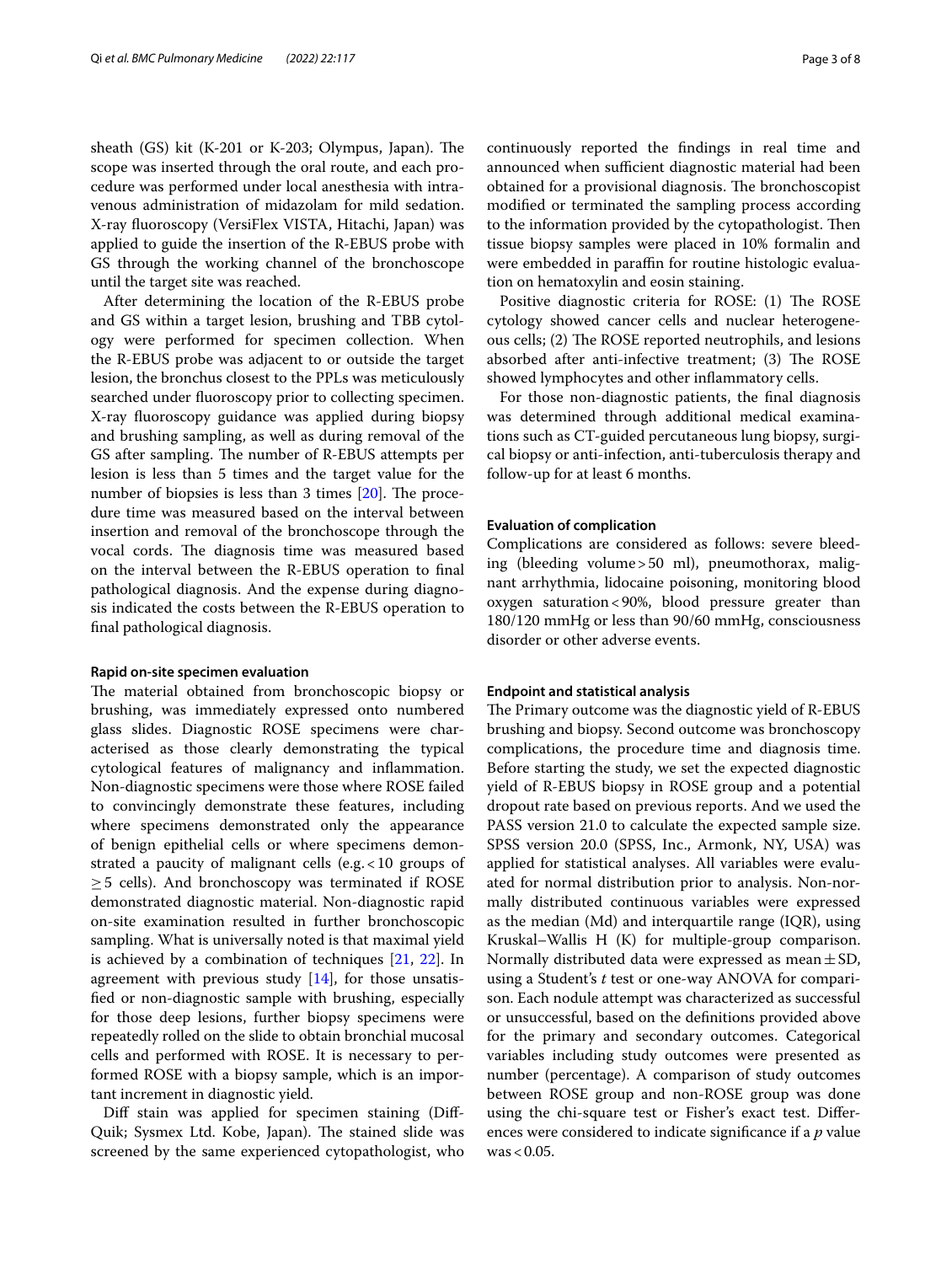#### **Result**

#### **Clinical characteristics of patients**

Table [1](#page-3-0) shows that there are 198 subjects enrolled in this study, including 116 male patients and 82 female patients; the average diameter of the lesions in the ROSE group is  $2.84 \pm 2.28$  cm, and the control group is  $2.48 \pm 2.66$  cm. There were 87 cases of lung tumors and 7 cases of pulmonary tuberculosis in the ROSE group, 83 cases of lung tumors and 8 cases of pulmonary tuberculosis in the non-ROSE group. No signifcant difference in lesion size, location of lesion and composition of disease was observed between both groups.

#### <span id="page-3-0"></span>**Table 1** analysis of clinical characteristics in the study

| <b>Characteristics</b>            | <b>ROSE Group</b> | <b>Non-ROSE Group</b> | p value |
|-----------------------------------|-------------------|-----------------------|---------|
| n                                 | 100               | 98                    |         |
| Age (year)                        | $45.23 \pm 10.34$ | 46.17 ± 12.24         | 0.675   |
| Sex (male/female)                 | 59/40             | 57/42                 | 0.847   |
| Diameter (cm)                     | $2.84 \pm 2.28$   | $2.48 \pm 2.66$       | 0.801   |
| Location of lesion                |                   |                       |         |
| Right upper lobe                  | 18 (18%)          | 21 (21.4%)            | 0.623   |
| Right middle lobe                 | 16 (16%)          | 15 (15.3%)            | 0.808   |
| Right lower lobe                  | 24 (24%)          | 22 (22.4%)            | 0.821   |
| Left upper lobe                   | 22 (22%)          | 18 (18.7%)            | 0.693   |
| Left lower lobe                   | 20 (20%)          | 22 (22.4%)            | 0.721   |
| Final pathological diagnosis      |                   |                       |         |
| Adenocarcinoma                    | 75 (75%)          | 74 (75.5%)            | 0.808   |
| Squamous carcinoma                | 5(5%)             | $4(4.1\%)$            | 0.723   |
| NSCLC, not otherwise<br>specified | 2(2%)             | $2(2.1\%)$            | 0.921   |
| Carcinoid                         | 2(2%)             | $2(2.1\%)$            | 0.921   |
| Metastatic malignancy             | 3(3%)             | $1(1.0\%)$            | 0.621   |
| Benign                            |                   |                       |         |
| Tuberculosis                      | 7(7%)             | $8(8.2\%)$            | 0.813   |
| Pulmonary aspergillosis           | 4(4%)             | $5(5.1\%)$            | 0.723   |
| Others                            | 2(2%)             | $2(2.1\%)$            | 0.921   |

Normally distributed data were expressed as mean±SD, using a Student's *t* test for comparison. Categorical variables were presented as number (percentage), using the chi-square test or Fisher's exact test when compared. Diferences were considered to indicate signifcance if a *p* value was<0.05

ROSE, rapid on-site evaluation; NSCLC, non small cell lung cancer

## **The impact of ROSE on the diagnostic yield of R‑EBUS brushing and biopsy**

Table [2](#page-3-1) indicates that the positive rate of brushing in the ROSE group is  $68\%$ , and the control group is  $44\%$ . The positive rate of biopsy in the ROSE group is 84%, and the controls is 74%. The differences in the diagnostic yield of R-EBUS brushing and biopsy between both groups were signifcant.

#### **The impact of ROSE on bronchoscopy complications**

Table [3](#page-3-2) shows 2 cases of severe bleeding in ROSE group, and there is no signifcant diference in the incidence of bronchoscopy complications between both groups.

## **The impact of ROSE on the procedure time and diagnosis time**

Table [4](#page-4-0) shows that the average procedure time in the ROSE group is  $18.6 \pm 6.8$  min, and the control group is  $15.4 \pm 5.7$  min. There was no significant difference in both groups. And the average diagnosis time in the ROSE group was  $3.84 \pm 4.28$  days, and the controls was  $6.46 \pm 3.66$  days. Significant difference was observed in both groups.

#### **The impact of ROSE on the expense during diagnosis**

Table [5](#page-4-1) shows that the average expense during diagnosis in the ROSE group is 643.44±706.56 US.\$  $(4093.15 \pm 4494.67$  yuan ¥), and the control group is  $1009.27 \pm 713.89$  US.\$  $(6420.28 \pm 4541.33$  yuan ¥). There was statistically signifcant diference.

<span id="page-3-2"></span>

|                                   |  |  | Table 3 Differerce in the incidence of bronchoscopy |
|-----------------------------------|--|--|-----------------------------------------------------|
| complications between both groups |  |  |                                                     |

|                | <b>ROSE Group</b> | Non-ROSE | $X^2$ | p value |
|----------------|-------------------|----------|-------|---------|
|                |                   | Group    |       |         |
| n              | 100               | 98       |       |         |
| Positive cases | ͻ                 | 0        |       |         |
| Incidence      | 2%                | 0%       | 0.990 | 0.320   |

Categorical variables were presented as number (percentage), using the chisquare test or Fisher's exact test when compared. Diferences were considered to indicate signifcance if a *p* value was<0.05

ROSE, rapid on-site evaluation

<span id="page-3-1"></span>

|  |  |  | Table 2 Difference in the diagnostic yield of R-EBUS brushing and biopsy in PPLs between both groups |
|--|--|--|------------------------------------------------------------------------------------------------------|
|  |  |  |                                                                                                      |

|                              | <b>ROSE Group</b> | <b>Non-ROSE Group</b> | $X^2$ | <i>p</i> value |
|------------------------------|-------------------|-----------------------|-------|----------------|
| Diagnostic yield of brushing | 68/100 (68%)      | 44/98 (44.9%)         | 19.05 | 0.000          |
| Diagnostic yield of biopsy   | 84/100 (84%)      | 75/98 (75.5%)         | 8.,   | 0.001          |

Categorical variables were presented as number (percentage), using the chi-square test or Fisher's exact test when compared. Diferences were considered to indicate significance if a *p* value was < 0.05

ROSE, rapid on-site evaluation; PPLs, peripheral lung lesions; R-EBUS, radial endobronchial ultrasound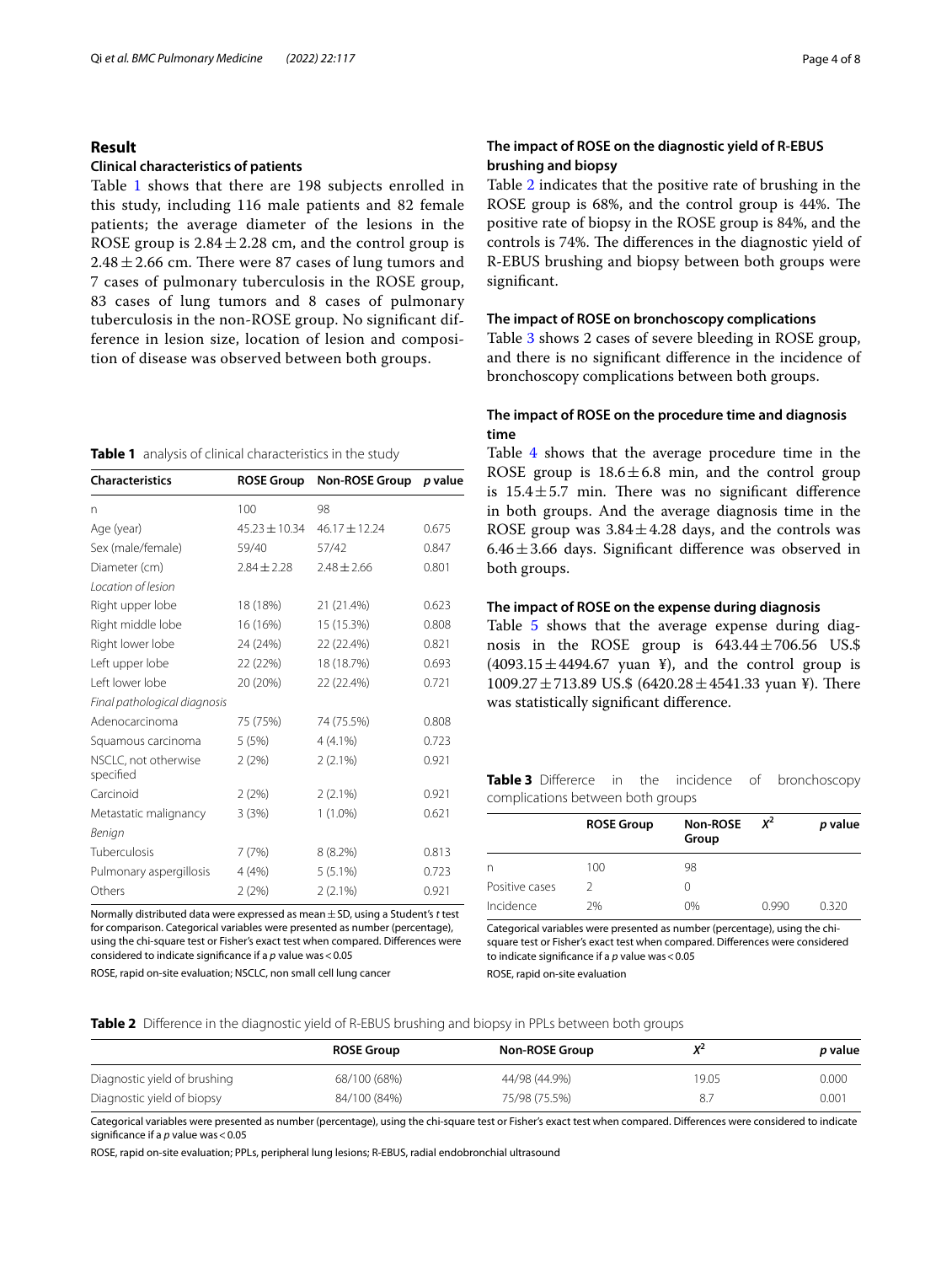<span id="page-4-0"></span>**Table 4** Diference in the procedure time and diagnosis time between both groups

|                      | <b>ROSE Group</b> | <b>Non-ROSE Group</b> | p value |
|----------------------|-------------------|-----------------------|---------|
| n                    | 100               | 98                    |         |
| Procedure time(min)  | $18.6 + 6.8$      | $15.4 + 5.7$          | 0.231   |
| Diagnosis time(days) | $3.84 + 4.28$     | $6.46 + 3.66$         | 0.001   |

Normally distributed data were expressed as mean±SD, using a Student's *t* test for comparison. Diferences were considered to indicate signifcance if a *p* value  $was < 0.05$ 

ROSE, rapid on-site evaluation

<span id="page-4-1"></span>**Table 5** Difference in the expense during diagnosis between both groups

|                 | <b>ROSE Group</b>   | <b>Non-ROSE Group</b> | p value |
|-----------------|---------------------|-----------------------|---------|
| n               | 100                 | 98                    |         |
| Expense (US.\$) | $643.44 \pm 706.56$ | $1009.27 + 713.89$    | 0.011   |

Normally distributed data were expressed as mean±SD, using a Student's *t* test for comparison. Diferences were considered to indicate signifcance if a *p* value was<0.05. ROSE: rapid on-site evaluation

<span id="page-4-2"></span>**Table 6** Diagnostic yield related to location and size of the lesion between both groups

| <b>Variables</b>          | Diagnostic yield (%)                       | $x^2$         | p value |       |
|---------------------------|--------------------------------------------|---------------|---------|-------|
|                           | <b>Non-ROSE Group</b><br><b>ROSE Group</b> |               |         |       |
| Location of lesion        |                                            |               |         |       |
| Right upper lobe          | 18/20 (90%)                                | 13/22 (59.1%) | 0.505   | 0.047 |
| Right middle lobe         | 14/16 (87.5%)                              | 14/16 (87.5%) | 0.00    | 1.000 |
| Right lower lobe          | 20/22 (90.9%)                              | 14/18 (77.7%) | 0.636   | 0.425 |
| Left upper lobe           | 15/23 (65.2%)                              | 15/25 (60%)   | 0.221   | 0.638 |
| Left lower lobe           | 15/19 (78.9%)                              | 13/17 (76.5%) | 0.469   | 0.493 |
| Size of lesion (cm)       |                                            |               |         |       |
| $\lt 2$                   |                                            |               |         |       |
| Brushing                  | 24/48 (50%)                                | 12/46 (26.1%) | 4.117   | 0.035 |
| Total diagnostic<br>vield | 36/48 (75%)                                | 26/46 (56.5%) | 0.983   | 0.042 |
| >2                        |                                            |               |         |       |
| Brushing                  | 44/52 (84.6%)                              | 40/52 (76.9%) | 2.782   | 0.213 |
| Total diagnostic<br>vield | 50/52 (96.1%)                              | 48/52 (88.9%) | 1.020   | 0.572 |

Categorical variables were presented as number (percentage), using the chisquare test or Fisher's exact test when compared. Diferences were considered to indicate signifcance if a *p* value was<0.05

ROSE, rapid on-site evaluation

#### **The impact of ROSE on diagnostic yield related to location and size of the lesion between both groups**

Table [6](#page-4-2) shows that the diagnostic yield of TBB in right upper lobe in the ROSE group is signifcantly higher

than the controls. The significant difference was also observed in the size of lesion  $\leq$  2 cm in diameter.

#### **Discussion**

Combined with VBN, the positive rate of EBUS TBB on PPLs less than 2.0 cm in diameter could reach 44% [\[23](#page-6-22)]. Our study has confrmed the performance of ROSE that it is likely to improve diagnostic yield especially for size of lesion<2 cm. In disagreement with previous data suggesting reduced operation time in ROSE group [[12](#page-6-11)], we reported that ROSE could shorten the diagnosis time, and improve cost-efectiveness for R-EBUS patients. On the basis of ROSE fndings consistent with subsequent fnal pathologic diagnosis, it supports our approach of termination of procedure in the event of ROSE revealing malignancy and infammation without further sampling.

Particularly, ROSE has revealed clinical importance in the diagnosis of lung tumors, lung nodules, mediastinum disease and other diseases [\[24](#page-6-23)]. Compared with the controls [\[25](#page-6-24)], ROSE could reduce the number of unnecessary punctures by 33%, meanwhile, it could make 68% of patients succeed in one puncture during TBNA. Although there were increasing researches on ROSE with the widespread application of TBNA, unfortunately, reports showed the controversial results [\[7](#page-6-6), [26](#page-6-25), [27](#page-6-26)]. Nakajima and his colleagues were in favor of our fndings that most patients with suspected lung cancer could be diagnosed by lung biopsy pathology in combination with ROSE, and the consistency between ROSE and the fnal pathological diagnosis was 94.3% [\[26](#page-6-25)]. Conversely, Grifn et al. found that ROSE did not increase the positive rate of EBUS-TBNA, and it also did not reduce the number of punctures. Besides, ROSE increased expense, labor and time waste [[27\]](#page-6-26). Also, there was no signifcant diference in diagnostic sensitivity and accuracy between ROSE group and the controls [\[7](#page-6-6)]. And it is now accepted that that ROSE could not increase the diagnostic yield of TBNA or EBUS-TBNA for skilled operators [[28\]](#page-6-27).

To the best of our knowledge, limited data are available concerning the application of ROSE during R-EBUS TBB in the diagnosis of PPLs [\[12](#page-6-11)–[14,](#page-6-12) [18\]](#page-6-17). A prospective RCT enrolling 152 patients with PPLs suggested that ROSE could improve the diagnostic yield and shorten the operation time. Meanwhile, no severe procedure related complications were observed, such as pneumothorax and hemorrhage  $[12]$  $[12]$  $[12]$ . The study was clearly in favor of our results, however, we should note that the researchers did not utilize brushing in the R-EBUS procedure, and the diference in the incidence of hemorrhage between both groups was signicant. In agreement with previous studies, we found that the number of unsatisfactory specimens in ROSE group decreased [\[14](#page-6-12), [17\]](#page-6-16), then the diagnostic yield of PPLs based on ROSE especially malignant tumors was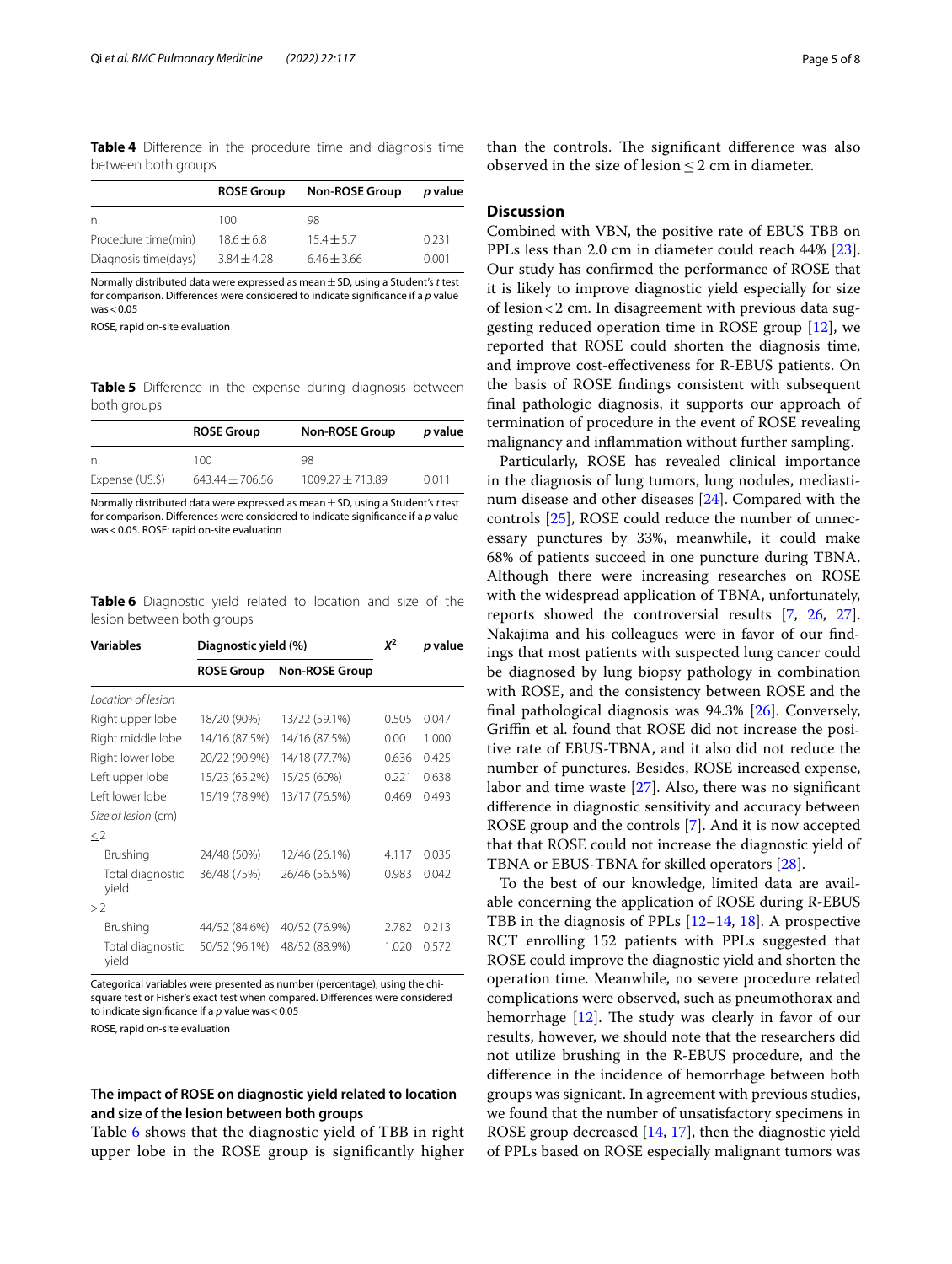improved [[23\]](#page-6-22). However, the study conducted by Steinfort did not include control group, so the limitation may lead to some unnecessary bias [[14](#page-6-12)]. Restricted to the sample size  $[12]$  $[12]$  and the cohort design  $[13, 14]$  $[13, 14]$  $[13, 14]$  $[13, 14]$ , so the conclusions should be discussed with caution.

Our fndings demonstrated that ROSE could quickly evaluate whether the samples obtained are satisfactory, form a preliminary diagnosis in real time. Based on the good consistency between ROSE and fnal diagnosis, the positive result supported termination of procedure without further sampling. It is obvious that EBUS combined with ROSE can reduce the operation time [[12](#page-6-11), [18](#page-6-17)]. And the improvement of the efficiency of bronchoscopy by ROSE can reduce the adverse physiological efects to some degree [[29\]](#page-7-0) and incidence of second biopsy. Furthermore, ROSE could show several neutrophils or macrophages or tumor cells, then bacterial culture or detailed biological characterization would be recommended [[30\]](#page-7-1). In disagreement with previous study [\[12\]](#page-6-11), Our data reported no signifcant diference in the operation time. But the diagnosis time was signifcantly shorter in ROSE group than the controls. Previous prospective, randomized studies were performed to evaluated the impact of ROSE in terms of cost-efectiveness including the need for further specimen collection and procedure time. Indeed, reduced overall costs were shown in the Utility of ROSE of TBNA [[17,](#page-6-16) [31\]](#page-7-2). Importantly, we frstly reported the signifcantly decreased expense based on ROSE in combination with EBUS biopsy. And we speculated that the reduction of expense during diagnosis would be responsible for the reduced cases including severe complications and the chance of second biopsy, which contributed to public health resources greatly [[32\]](#page-7-3).

The majority of data suggested that some factors may afect the diagnostic yield of PPLs, such as the size of lesions and the location of lesions and so on [[33](#page-7-4)]. Particularly, we were supported that ROSE can signifcantly improve the diagnostic yield of the lesions in diameter  $\leq 2.0$  cm [\[12](#page-6-11)]. And it may be attributed to the technical focus and tracheal structure reasons [[33](#page-7-4)], which highlighted the clinical importance of this method in small lesions. On the other hand, supported by Steinfort [[14](#page-6-12)], we observed no association between lesion size and ROSE outcome. Indeed, it should be noted that it was a cohort study and size of lesions fuctuated greatly. Besides, our study was in accordance with previous researches that the diagnostic yield of upper lobe was relatively low [[34,](#page-7-5) [35\]](#page-7-6). We hypothesized that the bending angle of the upper lobe branch is too large, and the ultrasound probe is unable to stick to the focus and the sampling tool cannot extend to the distant focus according to the path of the probe. Under the guidance of ROSE, the extension path of biopsy forceps was modifed to reach the lesion accurately, leading to an improvement of diagnostic yield in difficult cases.

There are still some limitations in our findings. Firstly, although our study was a prospective RCT, it was a single-center design, the conclusion need to be interpreted with caution. Secondly, although we have set the expected diagnostic rate from basic study data and calculated the sample size before start of the study, it should be noted that the expected diagnostic rate from fewer previous studies may lead to some bias [[13](#page-6-13), [18](#page-6-17)]. Meanwhile the sample size of our study was relatively small, so it needs to be expanded to reduce unnecessary bias in the future. Thirdly, we applied the Diff-Quik staining in our study, which is a modifcation of the Wright–Giemsa stain, whereas other researches used modifed Shorr stain for slide preparations [\[36\]](#page-7-7). Different staining methods were reported to be associated with varying sensitivity [\[37](#page-7-8)]. We may need a optimal staining method for ROSE in future studies. Fourthly, it may be a little diferent in every patients' examination and treatment before diagnosis, which led to some bias in expense. In spite of this, it could still refect every patient's cost during diagnosis to a certain degree.

#### **Conclusions**

In combination with ROSE, EBUS could increase the diagnostic yield of PPLs, shorten the diagnosis time, leading to a reduction of expense during diagnosis. ROSE would be of importance in diagnosing PPLs and medical burden.

#### **Abbreviations**

PPLs: Peripheral pulmonary lesions; CT: Computer tomography; TBB: Transbronchial biopsy; ROSE: Rapid on-site evaluation; R-EBUS: Radial endobron‑ chial ultrasound; RCT: Controlled trial; IQR: Interquartile range; NSCLC: Non small cell lung cancer; TBNA: Transbronchial needle aspiration; VBN: Virtual bronchoscopic navigation.

#### **Acknowledgements**

We are grateful to all staff of pathology department in the pathologic diagnosis of tissues.

#### **Authors' contributions**

HL and LL conceived the study. J-CQ, LL, Z-WZ and HXZ designed and performed the experiment; analyzed the data and contributed to the manuscript preparation. LJW performed the ROSE. T-ZW, M-FH and ZW contributed to the design of the study and analyzed the data. Y-MY, Y-WO, Z-MC, Q-YW contributed to the revision of the manuscript. Q-ZX, W-LZ, WSH conducted the experiments. All authors read and approved the fnal manuscript.

#### **Funding**

Jia-Chao Qi has received research grants from Grant 2017XQ1116 for Startup Fund for scientifc research of Fujian Medical University and Grant 2017-1-87 for Youth Research Fund from Fujian Provincial Health Bureau. And Li Lin has received research Grant 2020J01122220 Natural Science Foundation of Fujian Province. The authors had no relevant fnancial or non-fnancial interests to disclose. Hao Li and Li Lin are the co-corresponding authors of this work.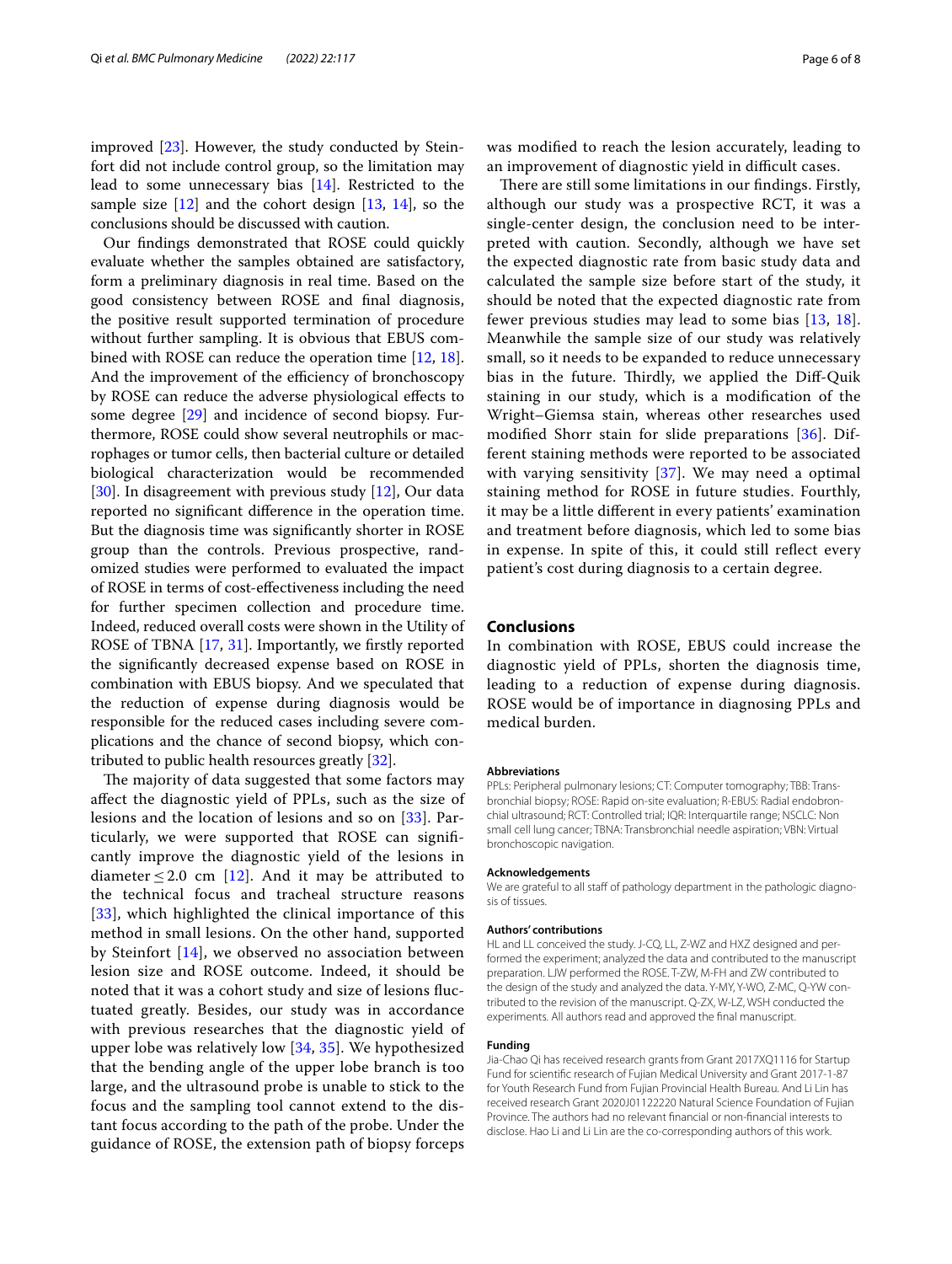#### **Availability of data and materials**

The datasets used and/or analyzed during the current study are available from the corresponding author on reasonable request.

#### **Declarations**

#### **Ethics approval and consent to participate**

All procedures performed in the study involving human participants were in accordance with the ethical standards of the institutional and/or national research committee and with the 1964 Helsinki declaration and its later amendments or comparable ethical standards. The study was approved by the ethical committee of Zhangzhou Afliated Hospital of Fujian Medical University. All patients provided informed written consent before the study.

#### **Consent for publication**

The authors affirm that human research participants provided informed consent for publication.

#### **Competing interests**

The authors declare that they have no competing interests.

#### **Author details**

<sup>1</sup> Department of Respiratory and Critical Care Medicine, Zhangzhou Affiliated Hospital of Fujian Medical University, No. 59, Shengli Rd., Xiangcheng, Zhangzhou 363000, Fujian Province, People's Republic of China. <sup>2</sup> Department of Ultrasonic Medicine, Zhangzhou Afliated Hospital of Fujian Medical Uni‑ versity, No. 59, Shengli Rd., Xiangcheng, Zhangzhou 363000, Fujian Province, People's Republic of China. <sup>3</sup> Department of Otolaryngology, Zhangzhou Affiliated Hospital of Fujian Medical University, No. 59, Shengli Rd., Xiangcheng, Zhangzhou 363000, Fujian Province, People's Republic of China. <sup>4</sup> Department of Pathology, Zhangzhou Afliated Hospital of Fujian Medical University, No. 59, Shengli Rd., Xiangcheng, Zhangzhou 363000, Fujian Province, People's Republic of China.

# Received: 22 December 2021 Accepted: 22 March 2022

#### **References**

- <span id="page-6-0"></span>1. Shiner RJ, Rosenman J, Katz I, Reichart N, Hershko E, Yellin A. Bronchoscopic evaluation of peripheral lung tumours. Thorax. 1988;43(11):887–9.
- <span id="page-6-1"></span>2. National Lung Screening Trial Research Team, Aberle DR, Adams AM, Berg CD, Black WC, Clapp JD, et al. Reduced lung-cancer mortality with low-dose computed tomographic screening. N Engl J Med. 2011;365(5):395–409.
- <span id="page-6-3"></span>3. Gould MK, Donington J, Lynch WR, Mazzone PJ, Midthun DE, Naidich DP, et al. Evaluation of individuals with pulmonary nodules: when is it lung cancer? Diagnosis and management of lung cancer, 3rd ed: American College of Chest Physicians evidence-based clinical practice guidelines. Chest. 2013;143(5 Suppl):e93S-e120S.
- <span id="page-6-4"></span>4. Sung H, Ferlay J, Siegel RL, Laversanne M, Soerjomataram I, Jemal A, et al. Global Cancer Statistics 2020: GLOBOCAN estimates of incidence and mortality worldwide for 36 cancers in 185 countries. CA Cancer J Clin. 2021;71(3):209–49.
- <span id="page-6-2"></span>5. Oki M, Saka H, Ando M, Asano F, Kurimoto N, Morita K, et al. Ultrathin bronchoscopy with multimodal devices for peripheral pulmonary lesions: a randomized trial. Am J Respir Crit Care Med. 2015;192(4):468–76.
- <span id="page-6-5"></span>6. Davenport RD. Rapid on-site evaluation of transbronchial aspirates. Chest. 1990;98(1):59–61.
- <span id="page-6-6"></span>7. Oki M, Saka H, Kitagawa C, Kogure Y, Murata N, Adachi T, et al. Rapid onsite cytologic evaluation during endobronchial ultrasound-guided transbronchial needle aspiration for diagnosing lung cancer: a randomized study. Respir Int Rev Thorac Dis. 2013;85(6):486–92.
- <span id="page-6-7"></span>8. Yang B, Li F, Shi W, Liu H, Sun S, Zhang G, et al. Endobronchial ultrasoundguided transbronchial needle biopsy for the diagnosis of intrathoracic lymph node metastases from extrathoracic malignancies: a meta-analysis and systematic review. Respirology (Carlton, Vic). 2014;19(6):834–41.
- <span id="page-6-8"></span>9. Trisolini R, Cancellieri A, Tinelli C, Paioli D, Scudeller L, Casadei GP, et al. Rapid on-site evaluation of transbronchial aspirates in the diagnosis of hilar and mediastinal adenopathy: a randomized trial. Chest. 2011;139(2):395–401.
- <span id="page-6-9"></span>10. Layfeld LJ, Bentz JS, Gopez EV. Immediate on-site interpretation of fne-needle aspiration smears: a cost and compensation analysis. Cancer. 2001;93(5):319–22.
- <span id="page-6-10"></span>11. Feller-Kopman D, Yung RC, Burroughs F, Li QK. Cytology of endobronchial ultrasound-guided transbronchial needle aspiration: a retrospective study with histology correlation. Cancer. 2009;117(6):482–90.
- <span id="page-6-11"></span>12. Xu C, Liu W, Wang W, Li L, Hu H, Wang J. Diagnostic value of endobronchial ultrasound combined with rapid on-site evaluation of transbronchial lung biopsy for peripheral pulmonary lesions. Diagn Cytopathol. 2021;49(6):706–10.
- <span id="page-6-13"></span>13. Izumo T, Matsumoto Y, Sasada S, Chavez C, Nakai T, Tsuchida T. Utility of rapid on-site cytologic evaluation during endobronchial ultrasound with a guide sheath for peripheral pulmonary lesions. Jpn J Clin Oncol. 2017;47(3):221–5.
- <span id="page-6-12"></span>14. Steinfort DP, Leong TL, Laska IF, Beaty A, Tsui A, Irving LB. Diagnostic utility and accuracy of rapid on-site evaluation of bronchoscopic brushings. Eur Respir J. 2015;45(6):1653–60.
- <span id="page-6-14"></span>15. Chavez C, Sasada S, Izumo T, Watanabe J, Katsurada M, Matsumoto Y, et al. Endobronchial ultrasound with a guide sheath for small malignant pulmonary nodules: a retrospective comparison between central and peripheral locations. J Thorac Dis. 2015;7(4):596–602.
- <span id="page-6-15"></span>16. Oki M, Saka H, Kitagawa C, Kogure Y, Kajikawa S. Endobronchial ultrasound-guided transbronchial biopsy using novel thin bronchoscope for diagnosis of peripheral pulmonary lesions. J Thorac Oncol Of Publ Int Assoc Study Lung Cancer. 2009;4(10):1274–7.
- <span id="page-6-16"></span>17. Diacon AH, Schuurmans MM, Theron J, Louw M, Wright CA, Brundyn K, et al. Utility of rapid on-site evaluation of transbronchial needle aspirates. Respir Int Rev Thorac Dis. 2005;72(2):182–8.
- <span id="page-6-17"></span>18. Xu C, Wang W, Yuan Q, Hu H, Li L, Yang R. Rapid on-site evaluation during radial endobronchial ultrasound-guided transbronchial lung biopsy for the diagnosis of peripheral pulmonary lesions. Technol Cancer Res Treat. 2020;19:1533033820947482.
- <span id="page-6-18"></span>19. Yamada N, Yamazaki K, Kurimoto N, Asahina H, Kikuchi E, Shinagawa N, et al. Factors related to diagnostic yield of transbronchial biopsy using endobronchial ultrasonography with a guide sheath in small peripheral pulmonary lesions. Chest. 2007;132(2):603–8.
- <span id="page-6-19"></span>20. Hashizume T, Yamada K, Okamoto N, Saito H, Noda K. Prognostic significance of thin-section CT scan findings in small-sized lung adenocarcinoma\*. Chest. 2008;133(2):441–7.
- <span id="page-6-20"></span>21. Chih-Hsi K, Shu-Min L, Kang-Yun L, Fu-Tsai C, Yu-Lun L, Te-Chih H, et al. Endobronchial ultrasound-guided transbronchial biopsy and brushing: a comparative evaluation for the diagnosis of peripheral pulmonary lesions. Eur J Cardiothorac Surg. 2014;5:894–8.
- <span id="page-6-21"></span>22. Schreiber G, McCrory DC. Performance characteristics of different modalities for diagnosis of suspected lung cancer\*. Chest. 2003;123(1):115S.
- <span id="page-6-22"></span>23. Ishida T, Asano F, Yamazaki K, Shinagawa N, Oizumi S, Moriya H, et al. Virtual bronchoscopic navigation combined with endobronchial ultrasound to diagnose small peripheral pulmonary lesions: a randomised trial. Thorax. 2011;66(12):1072–7.
- <span id="page-6-23"></span>24. Chandra H, Sindhwani G, Chandra S. Role of rapid on-site evaluation with cyto-histopathological correlation in diagnosis of lung lesion. J Cytol. 2014;31(4):189–93.
- <span id="page-6-24"></span>25. Collins BT, Chen AC, Wang JF, Bernadt CT, Sanati S. Improved laboratory resource utilization and patient care with the use of rapid on-site evaluation for endobronchial ultrasound fne-needle aspiration biopsy. Cancer Cytopathol. 2013;121(10):544–51.
- <span id="page-6-25"></span>26. Nakajima T, Yasufuku K, Saegusa F, Fujiwara T, Sakairi Y, Hiroshima K, et al. Rapid on-site cytologic evaluation during endobronchial ultrasoundguided transbronchial needle aspiration for nodal staging in patients with lung cancer. Ann Thorac Surg. 2013;95(5):1695–9.
- <span id="page-6-26"></span>27. Griffin AC, Schwartz LE, Baloch ZW. Utility of on-site evaluation of endobronchial ultrasound-guided transbronchial needle aspiration specimens. Cytojournal. 2011;8(8):20.
- <span id="page-6-27"></span>28. van der Heijden EH, Casal RF, Trisolini R, Steinfort DP, Hwangbo B, Nakajima T, et al. Guideline for the acquisition and preparation of conventional and endobronchial ultrasound-guided transbronchial needle aspiration specimens for the diagnosis and molecular testing of